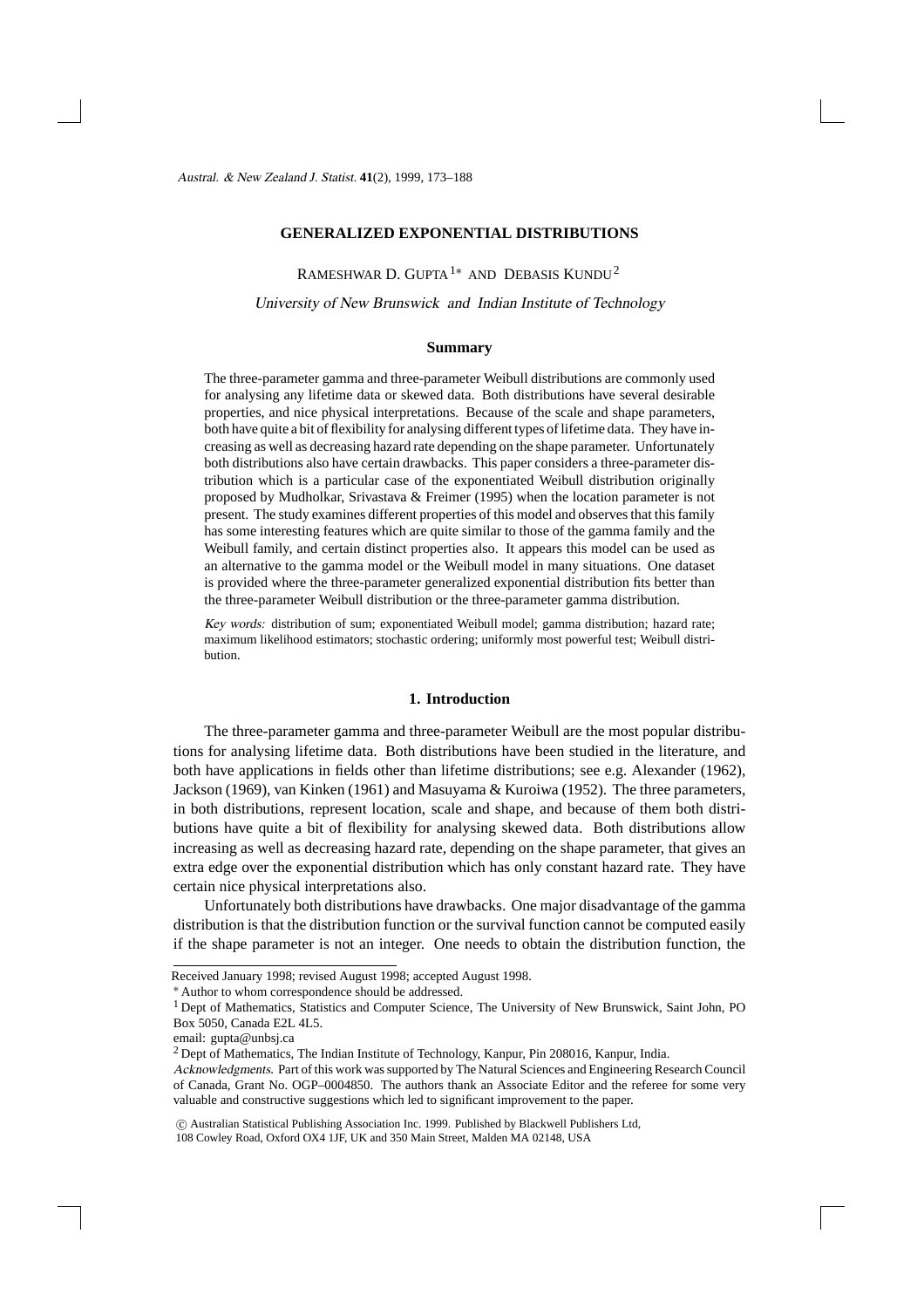survival function or the hazard function by using mathematical tables or computer software. This makes the gamma distribution unpopular compared to the Weibull distribution, whose distribution function, survival function and hazard function can be computed very easily. The Weibull distribution is often preferred for analysing lifetime data because, in presence of censoring, it is much easier to handle than the gamma distribution. Also in many positive datasets it is observed that the Weibull distribution fits very well. But the Weibull distribution also has disadvantages. For example, Bain (1978) points out that the maximum likelihood estimators of the Weibull parameters may not behave properly for all parameter values even when the location parameter is zero. When the shape parameter is greater than one, the hazard functions of the gamma distribution and Weibull distribution are both increasing functions. However, in the case of the gamma distribution it increases from zero to a finite number (the reciprocal of the scale parameter), whereas in the case of the Weibull distribution it increases from zero to infinity, which may not be appropriate in some situations.

The gamma distribution has likelihood ratio ordering, with respect to the shape parameter, when the scale and location parameters are kept constant. It naturally implies ordering in hazard rate as well as ordering in distribution. It follows that all the moments are an increasing function of the shape parameter if the scale and location parameters remain constant. Also because of the likelihood ratio ordering property, if the scale and location parameters are known, it is possible to obtain the uniformly most powerful test for testing a one-sided hypothesis in the shape parameter. But the family of Weibull distributions does not enjoy any such ordering properties and there does not exist a uniformly most powerful test for testing the one-sided hypothesis on the shape parameter even if the other two parameters are known.

It is well known that, even though the Weibull distribution has a convenient representation of the distribution function, the distribution of the sum of independent and identically distributed (iid) Weibull random variables is not simple to obtain. Therefore the distribution of the mean of a random sample from a Weibull distribution is not easy to compute. On the other hand the distribution of the sum of iid gamma random variables is well known.

Recently, Mudholkar, Srivastava & Freimer (1995) proposed a three-parameter (one scale and two shapes) distribution, the exponentiated Weibull distribution (see also Mudholkar  $\&$ Srivastava, 1993). Both papers analyse certain datasets and show that the exponentiated Weibull, which has three parameters, has a better fit than the two-parameter (taking location parameter to be zero) Weibull or one-parameter exponential, which are special cases of the exponentiated Weibull. More recently, Gupta & Kundu (1997) considered a special case (exponentiated exponential) of the exponentiated Weibull model assuming the location parameter to be zero, and compared its performances with the two-parameter gamma family and the two-parameter Weibull family, mainly through data analysis and computer simulations. For some of the other exponentiated families (exponentiated Pareto or exponentiated gamma) see Gupta, Gupta & Gupta (1998) who mainly discuss the different hazard rate properties under different situations.

The main aims of the present paper are to introduce the three-parameter 'generalized exponential distribution' (location, scale and shape), to study the theoretical properties of this family and compare them with respect to the well studied properties of the gamma distribution and the Weibull distribution.

The generalized exponential (GE) distribution has increasing or decreasing hazard rate depending on the shape parameter. It has many properties that are quite similar to those of the gamma distribution, but it has a distribution function like that of the Weibull distribution which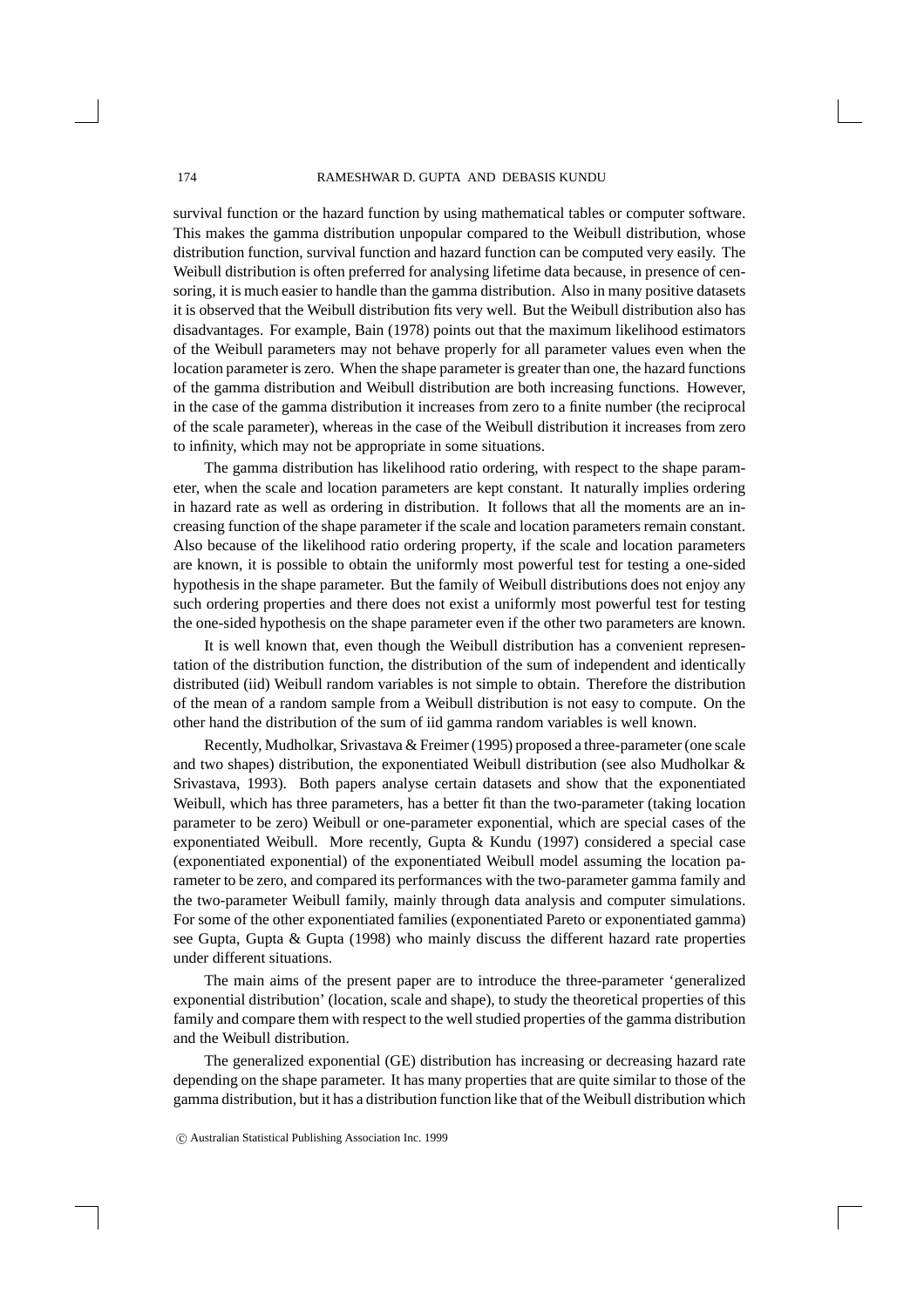can be computed simply. The generalized exponential family has likelihood ratio ordering on the shape parameter; so it is possible to construct a uniformly most powerful test for testing a one-sided hypothesis on the shape parameter when the scale and location parameters are known.

The paper is organized as follows: Section 2 introduces the GE distribution and discusses some of its properties. We obtain the moment generating function and derive several moments in Section 3. In Section 4 we derive the distribution of the sum and the extreme values. Section 5 discusses the maximum likelihood estimators, their asymptotic distributions and some testing of hypothesis questions. Section 6 analyses one dataset where the three-parameter GE fits better than the three-parameter Weibull or the three-parameter gamma.

#### **2. Definition and Some Properties**

We say that the random variable  $X$  has a generalized exponential distribution if  $X$  has the distribution function

$$
F(x; \alpha, \lambda, \mu) = (1 - e^{-(x - \mu)/\lambda})^{\alpha} \qquad (x > \mu, \alpha > 0, \lambda > 0). \tag{2.1}
$$

If  $X$  has the distribution function (2.1), then the corresponding density function is

$$
f(x; \alpha, \lambda, \mu) = \frac{\alpha}{\lambda} (1 - e^{-(x - \mu)/\lambda})^{\alpha - 1} e^{-(x - \mu)/\lambda} \qquad (x > \mu, \alpha > 0, \lambda > 0). \tag{2.2}
$$

Here  $\alpha$  is a shape parameter,  $\lambda$  is a scale parameter and  $\mu$  is a location parameter. We denote the GE distribution with shape parameter  $\alpha$ , scale parameter  $\lambda$  and location parameter  $\mu$  as  $GE(\alpha, \lambda, \mu)$ .

It is interesting to note the similarities of the density and the distribution functions of the GE family with the corresponding gamma family and the Weibull family. If the shape parameter is  $\alpha = 1$ , then all the three distributions coincide with the two-parameter exponential distribution. Therefore all three distributions are extensions or generalizations of the exponential distribution, but in different ways. If  $X$  has an exponential distribution with moment generating function (mgf)  $M_E(t)$  and distribution function  $F_E(x)$  then it is well known that  $M_G(t) = (M_E(t))^{\alpha}$  and  $F_W(x) = F_E(x^{\alpha})$ . The GE distribution is such that  $F_{GE}(x) = (F_E(x))^{\alpha}$ . From the form of the density function of the GE distribution we see that, if  $\alpha \leq 1$ , the density function is a strictly decreasing function, whereas if  $\alpha > 1$ , it is a unimodal skewed density function.

If  $X \sim \text{GE}(\alpha, \lambda, \mu)$ , the survival function and hazard function are given by

$$
S(x; \alpha, \lambda, \mu) = 1 - F(x; \alpha, \lambda, \mu) = 1 - (1 - e^{-(x - \mu)/\lambda})^{\alpha} \qquad (x > \mu) \tag{2.3}
$$

$$
h(x; \alpha, \lambda, \mu) = \frac{f(x; \alpha, \lambda, \mu)}{S(x; \alpha, \lambda, \mu)} = \frac{\alpha}{\lambda} \frac{(1 - e^{-(x - \mu)/\lambda})^{\alpha - 1} e^{-(x - \mu)/\lambda}}{1 - (1 - e^{-(x - \mu)/\lambda})^{\alpha}} \qquad (x > \mu). \tag{2.4}
$$

If  $\alpha = 1$ , the hazard function becomes  $1/\lambda$ , independent of x.

**Lemma 1.** The density of  $GE(\alpha, \lambda, \mu)$  is log-convex if  $\alpha < 1$ , and log-concave if  $\alpha > 1$ .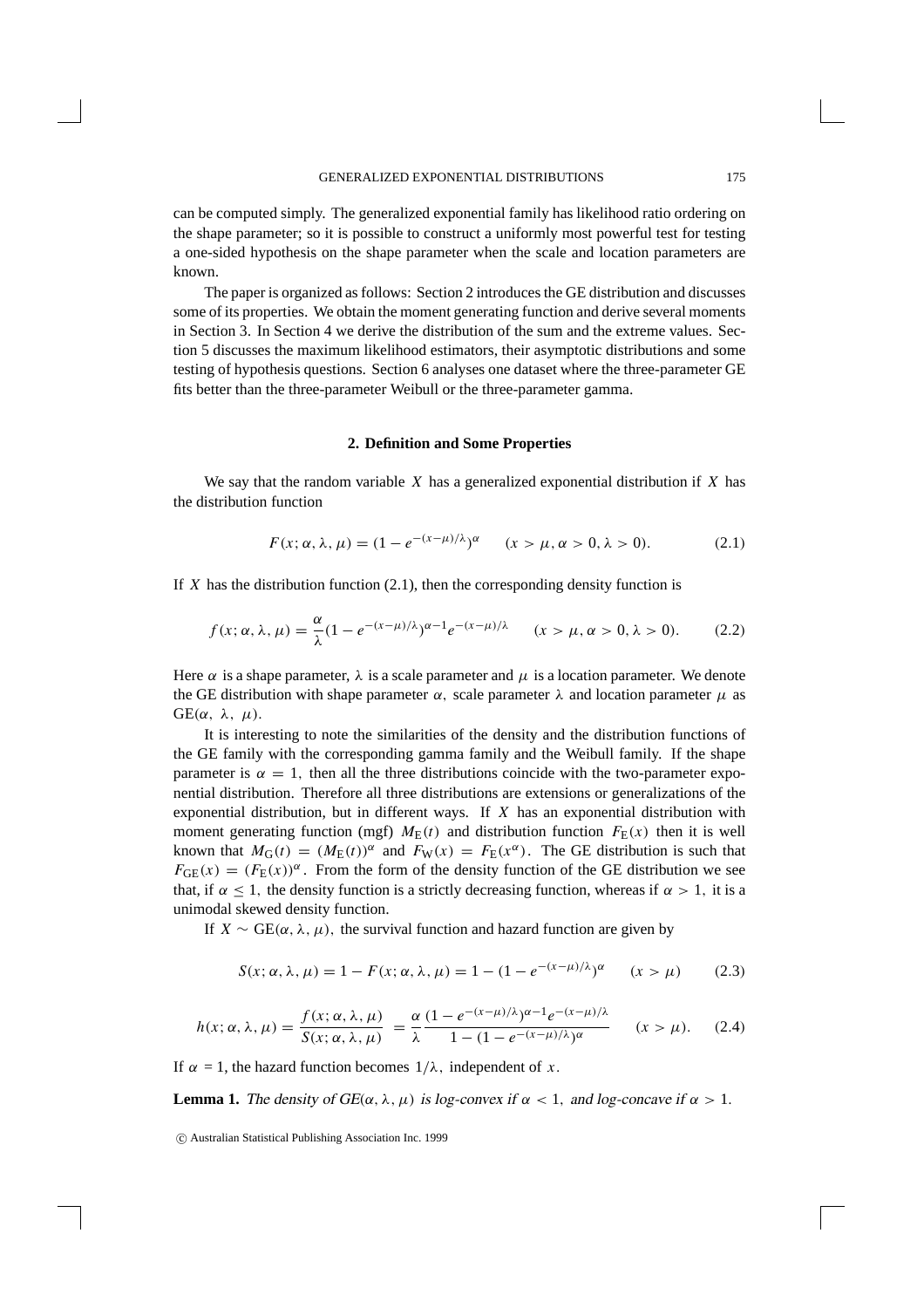| Parameter    | Gamma                                      | Weibull                          | GE.                                        |
|--------------|--------------------------------------------|----------------------------------|--------------------------------------------|
| $\alpha=1$   | $1/\lambda$                                | $1/\lambda$                      | $1/\lambda$                                |
| $\alpha > 1$ | Increasing from<br>0 to $1/\lambda$        | Increasing from<br>0 to $\infty$ | Increasing from<br>0 to $1/\lambda$        |
| $\alpha$ < 1 | Decreasing from<br>$\infty$ to $1/\lambda$ | Decreasing from<br>$\infty$ to 0 | Decreasing from<br>$\infty$ to $1/\lambda$ |

|--|--|

Behaviour of the hazard functions of the three distributions

**Proof.** The proof follows by observing that the second derivative of the logarithm of the density function is

$$
\frac{d^2}{dx^2} \log f(x; \alpha, \lambda, \mu) = -(\alpha - 1) \frac{e^{-(x - \mu)/\lambda}}{(1 - e^{-(x - \mu)/\lambda})^2}.
$$

**Theorem 1.** For any  $(\lambda, \mu)$ , the generalized exponential (GE) distribution has an increasing hazard function if  $\alpha > 1$ , it has a decreasing hazard function if  $\alpha < 1$ , and for  $\alpha = 1$  the hazard function is constant for  $x > \mu$ .

**Proof.** The proof follows using the log convexity of the density function (Barlow & Proschan, 1975).

The hazard function of the GE distribution behaves like the hazard function of the gamma distribution, which is quite different from the hazard function of the Weibull distribution. Table 1 shows the behaviour of the hazard functions of the three distributions.

For the Weibull distribution, if  $\alpha > 1$ , the hazard function increases from zero to  $\infty$ , and if  $\alpha$  < 1 the hazard function decreases from  $\infty$  to zero. Many authors point out (see Bain, 1978) that because for the gamma distribution (for  $\alpha > 1$ ) the hazard function increases from zero to a finite number, the gamma may be more appropriate as a population model when the items in the population are in a regular maintenance program. The hazard rate may increase initially, but after some time the system reaches a stable condition because of maintenance. The same comments hold for the GE distribution. Therefore, if it is known that the data are from a regular maintenance environment, it may make more sense to fit the gamma distribution or the GE distribution than the Weibull distribution.

Ordering of distributions, particularly among the lifetime distributions, plays an important role in statistical literature. Johnson, Kotz & Balakrishnan (1995 Chap. 33) have a major section on the ordering of various lifetime distributions. Pecaric, Proschan & Tong (1992) also provide a detailed treatment of stochastic orderings, highlighting their growing importance and illustrating their usefulness in numerous practical applications. Mosler  $\&$  Scarsini (1993) document a classical bibliography of stochastic orderings and their applications. It is already known that the gamma family has a likelihood ratio ordering  $(<_{LR})$ , which implies that it has ordering in the hazard rate ( $\lt_{HAZ}$ ) and also in distribution ( $\lt_{ST}$ ). Since the gamma family has likelihood ratio ordering, it has the monotone likelihood ratio property. This implies there exists a uniformly most powerful test (UMP) for any one-sided hypothesis on the shape parameter, when the other parameters are known. The gamma family also has dispersive ordering  $(<sub>SNSP</sub>)$  (see Johnson *et al.*, 1995), therefore it has tail ordering in the sense of Lehmann (1966). The gamma family also has convex ordering ( $\lt C$ ) and star shaped ( $\lt_{*}$ ) ordering. Although the gamma family enjoys several ordering properties, the same thing cannot be said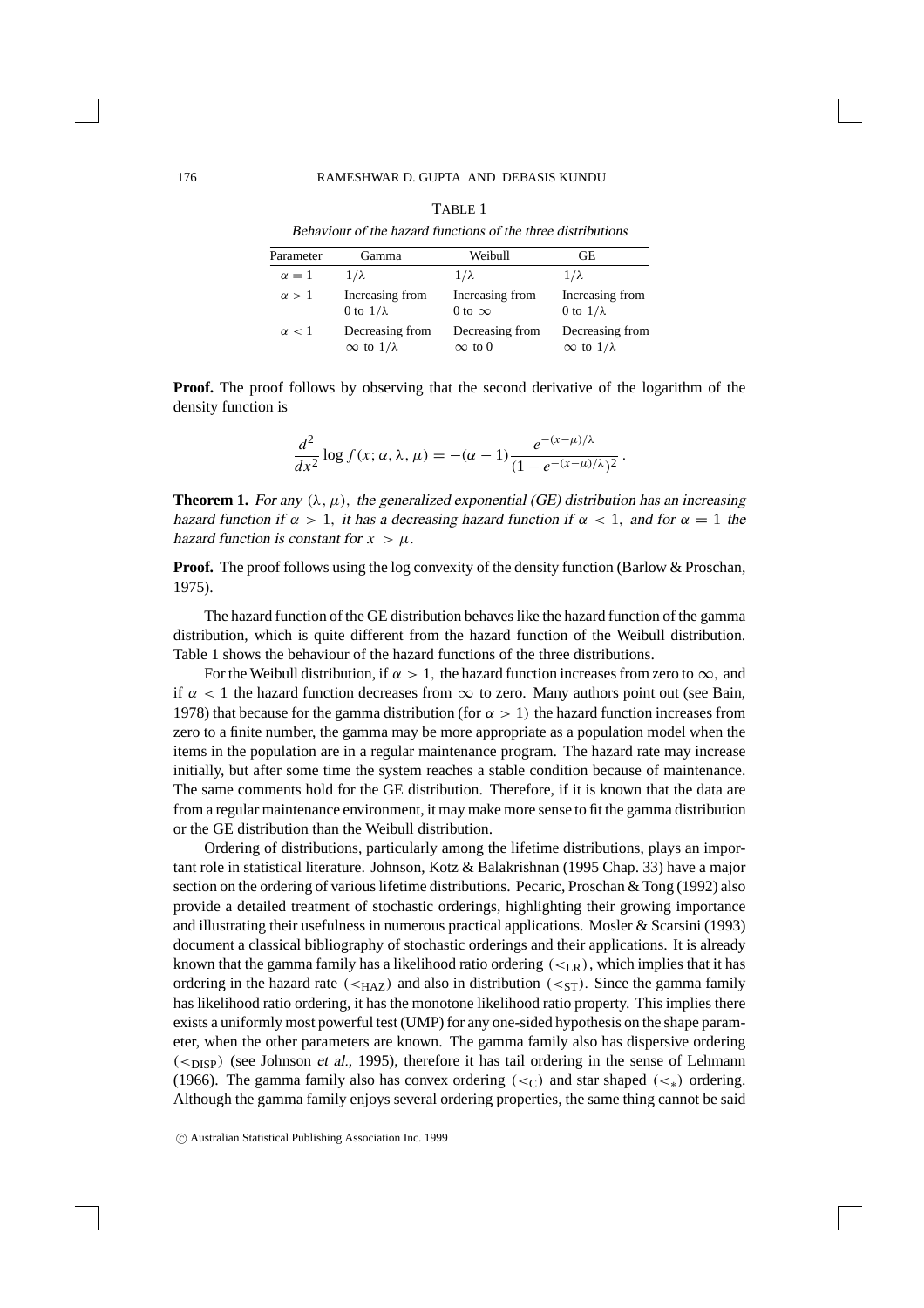| ordering relations whilm the university rammes |      |       |           |          |         |        |
|------------------------------------------------|------|-------|-----------|----------|---------|--------|
|                                                | $LR$ | $HAZ$ | $\leq$ ST | $\leq_C$ | $<_{*}$ | $DISP$ |
| gamma                                          |      |       |           |          |         |        |
| Weibull                                        | N    | N     | N         | Y        | Y       | N      |
| GE                                             |      |       |           |          |         |        |

TABLE 2 Ordering relations within the different families

for the Weibull family. Two Weibull distributions that differ with respect to shape do not have stochastic ordering. This implies that two different Weibull distributions cannot have ordering in hazard rate or in likelihood ratio. The Weibull family has convex ordering and therefore it has star shaped ordering also.

The GE family has ordering properties similar to those of the gamma family. Table 2 highlights the ordering relations within the various families (without detailed proof): 'Y' means ordering exists and 'N' means ordering does not exist.

## **3. Moments and Other Measures**

The results developed in Sections 3 and 4 can be stated for the three-parameter GE model in (2.1). However, for simplicity and clarity here we assume  $\mu = 0$  and  $\lambda = 1$  and develop the results for  $GE(\alpha) = GE(\alpha, 1, 0)$ , since if  $X \sim GE(\alpha)$  then  $\mu + \lambda X \sim GE(\alpha, \lambda, \mu)$ .

If  $X \sim \text{GE}(\alpha)$ , then the corresponding moment generating function, is given by

$$
M(t) = E(e^{tX}) = \alpha \int_0^\infty (1 - e^{-x})^{\alpha - 1} e^{(t-1)x} dx.
$$
 (3.1)

Making the substitution  $y = e^{-x}$ , (3.1) reduces to

$$
M(t) = \alpha \int_0^1 (1 - y)^{\alpha - 1} y^{-t} dy = \frac{\Gamma(\alpha + 1)\Gamma(1 - t)}{\Gamma(\alpha - t + 1)} \qquad (t < 1).
$$
 (3.2)

Differentiating  $\log M(t)$  and evaluating at  $t = 0$ , we get the mean and the variance of  $GE(\alpha)$ as

$$
E(X) = \psi(\alpha + 1) - \psi(1) \text{ and } \text{var}(X) = \psi'(1) - \psi'(\alpha + 1), \tag{3.3}
$$

where  $\psi(\cdot)$  is the digamma function and  $\psi'(\cdot)$  is its derivative. The higher central moments can be obtained in terms of the polygamma functions, which can be evaluated using mathematical software such as MAPLE. However, the moments can also be obtained in the form of a series which is finite or infinite depending on whether  $\alpha$  is an integer or not. Since  $0 < e^{-x} < 1$  for  $x > 0$ , by using the binomial series expansion we have

$$
(1 - e^{-x})^{\alpha - 1} = \sum_{j=0}^{\infty} (-1)^j {\binom{\alpha - 1}{j}} e^{-jx}, \qquad (3.4)
$$

and (3.1) can be rewritten as

$$
M(t) = \alpha \int_0^\infty \sum_{j=0}^\infty (-1)^j {\alpha - 1 \choose j} e^{-(j+1-t)x} dx.
$$
 (3.5)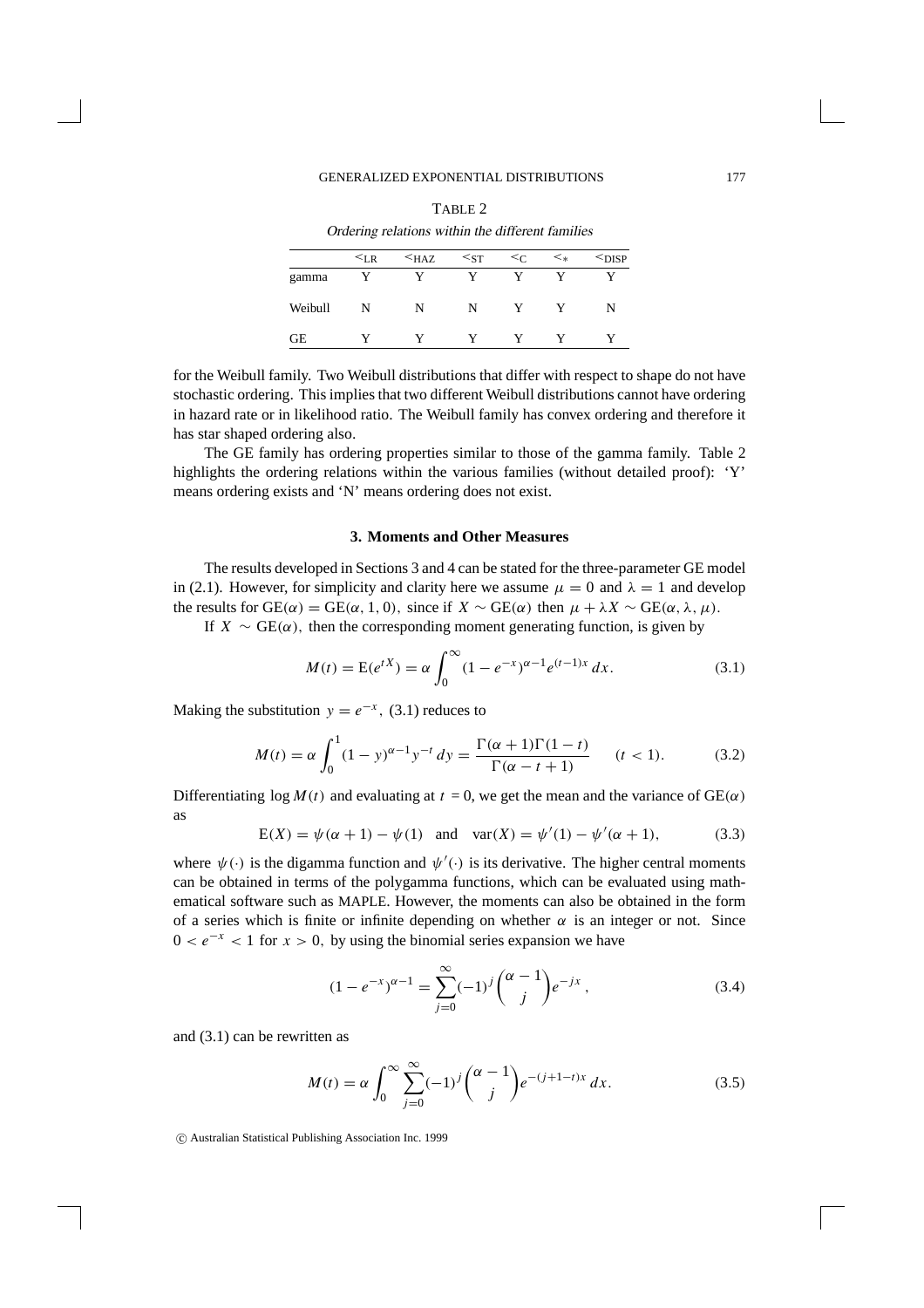Since the quantity inside the summation is absolutely integrable, interchanging the summation and integration we have

$$
M(t) = \alpha \sum_{j=0}^{\infty} (-1)^j {\alpha - 1 \choose j} \frac{1}{j+1-t} \qquad (t < 1),
$$
 (3.6)

We observe that the infinite series is summable, differentiable and it has only a finite number of terms if  $\alpha$  is an integer. Hence by differentiating k times and evaluating at  $t = 0$ , we get the kth moment as

$$
\mu_k = \alpha k! \sum_{j=0}^{\infty} (-1)^j {\binom{\alpha-1}{j}} \frac{1}{(j+1)^{k+1}}.
$$

If  $X \sim \text{GE}(\alpha)$ , then the distribution of X is the same as the distribution of

$$
\sum_{j=1}^{\lceil \alpha \rceil} \frac{Y_j}{j + \langle \alpha \rangle} + Z,\tag{3.7}
$$

where the Y<sub>j</sub> are iid exponential random variables with scale parameter 1 and Z ∼ GE( $\langle \alpha \rangle$ ), which is independent of the  $Y_i$ . Here  $\langle \alpha \rangle$  represents the fractional part and  $[\alpha]$  denotes the integer part of  $\alpha$ . This result can be established by equating the mgf of (3.7) with (3.2). Therefore if  $\alpha$  is an integer, say n, it follows immediately that the distribution of X is same as the distribution of  $\sum_{j=1}^{n} Y_j / j$ . As a consequence,

$$
E(X) = \sum_{i=1}^{n} \frac{1}{i} \text{ and } var(X) = \sum_{i=1}^{n} \frac{1}{i^2}.
$$
 (3.8)

The distribution of X is also same as the distribution of the maximum order statistic,  $Y_{(n)}$ , of the  $Y_j$ . The summands in  $\sum_{j=1}^n Y_j / j$ , represent spacings between successive order statistics of an exponential sample (David, 1970 p.18). For integer  $\alpha$ , from the mean and variance expressions we have the following identities, which may have some independent interest

$$
\sum_{i=1}^{n} \frac{1}{i} = n \sum_{j=0}^{n-1} (-1)^j \binom{n-1}{j} \frac{1}{(j+1)^2},\tag{3.9}
$$

$$
\left(\sum_{i=1}^{n} \frac{1}{i}\right)^2 + \sum_{i=1}^{n} \frac{1}{i^2} = 2n \sum_{j=0}^{n-1} (-1)^j {n-1 \choose j} \frac{1}{(j+1)^3}.
$$
 (3.10)

The GE distribution is unimodal with mode at  $log \alpha$  for  $\alpha > 1$  and it is reverse 'J' shaped if  $\alpha$  < 1. It has median  $-\log(1-(0.5)^{1/\alpha})$ . The mean, median and mode all are non-linear functions of the shape parameter, and as the shape parameter goes to infinity, all of them tend to infinity. For large values of  $\alpha$ , the mean, median and mode all are approximately equal to log  $\alpha$ . It can be shown that as  $\alpha$  tends to  $\infty$ , (mean–mode) tends to  $\lambda =$  Euler's constant  $\approx 0.5772$ and (median–mode) tends to  $-\log \log 2 \approx 0.3665$ . The survival function at the median is always 0.5; the survival function at the mean is  $1 - (1 - e^{\psi(1) - \psi(\alpha+1)})^{\alpha}$ , which is an increasing function of  $\alpha$  with limit  $(1 - e^{-e^{-\gamma}})$ ; the survival function at the mode is  $1 - (1 - \frac{1}{\alpha})^{\alpha}$ ,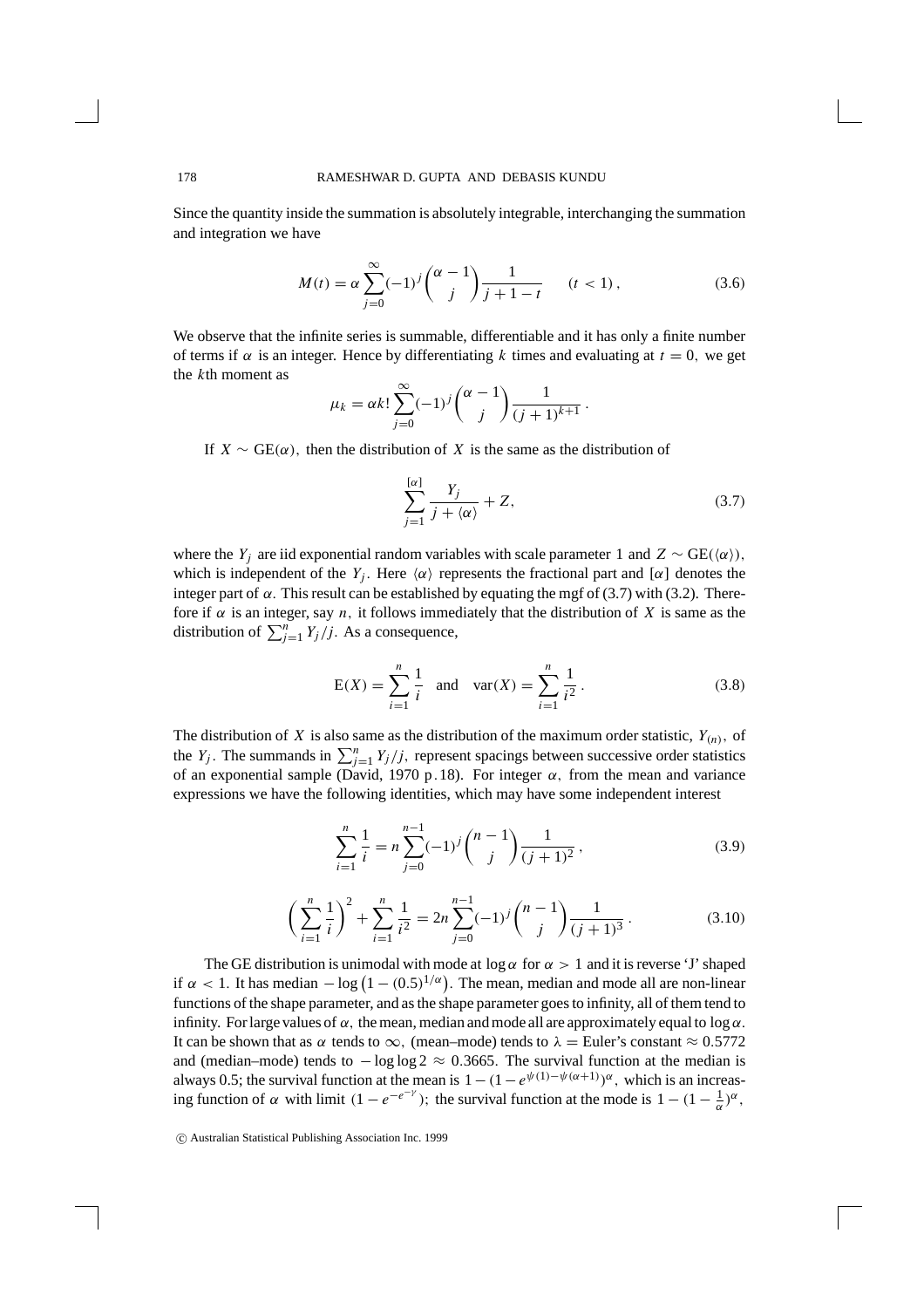

Fig. 1. Survival function at the mean, median and mode

a decreasing function of  $\alpha$ , which decreases to  $(1 - e^{-1})$ . Figure 1 graphs the survival function at the mean, median and mode. This indicates that the density function remains skewed even for large values of  $\alpha$ .

The variance of  $GE(\alpha)$  is an increasing function of  $\alpha$ ; therefore, from the expression at (3.8), the variance is increasing to a constant, namely  $\pi^2/6$ . This is different from the gamma distribution or the Weibull distribution. In the case of the gamma distribution the variance tends to infinity as  $\alpha$  increases, but in the case of the Weibull distribution the variance is approximately  $\pi^2/6\alpha^2$  for large values of α. Skewness and kurtosis can be expressed in terms of polygamma functions and they are decreasing functions of  $\alpha$ . Numerical work using MAPLE indicates that the limiting value of the skewness is approximately 1.1395. A table is available on request from the authors for the mean, median, mode, standard deviation, coefficient of variation, skewness and kurtosis for various values of  $\alpha$ . Figure 2 is a graph of these measures.

The GE laws are not totally new in the literature. With  $\alpha$  regarded as a time index and with  $\mu = 0$  and  $\lambda = 1$ , the GE laws are one-dimensional distributions of the extremal process generated by the standard exponential laws or with the directing measure  $m$ , where  $m(x,\infty) = -\log(1-e^{-x})$ . This connection allows the use of all known structural theory of extremal processes; see Embrechts, Kluppelberg & Mikosch (1997) for a particularly nice account of it.

## **4. Distribution of the Sum and the Extreme Values**

It is well known that the distribution of a sum of independent gamma random variables with the same scale parameter is again a gamma distribution. It can be obtained very simply using the mgf of the gamma random variable. In the case of the Weibull distribution, because the mgf is not in a very convenient form, we cannot readily obtain the distribution of the sum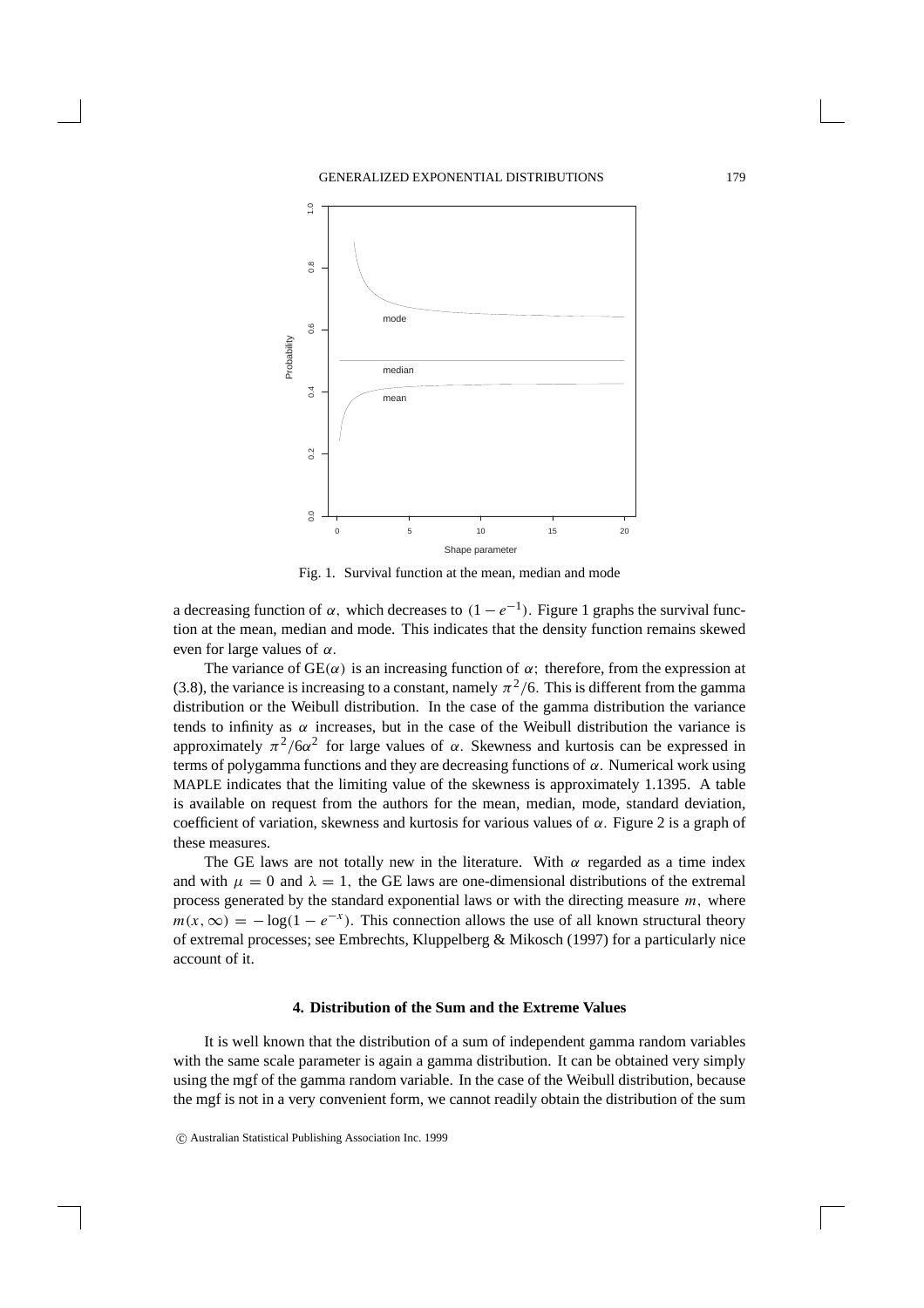

Fig. 2. Mean, median, mode, CV, variance and skewness for the generalized exponential (GE) distribution

of independent Weibull random variables. For the GE distribution also, the mgf is not in a convenient form for obtaining the distribution of the sum of iid GE random variables.

However, the distribution of the sum can be obtained using a transformation to the beta distribution. If  $X \sim \text{GE}(\alpha)$ , then  $U = e^{-X} \sim B(1, \alpha)$ . Therefore, if  $X_1, \ldots, X_n$  are independent random variables such that  $X_i \sim \text{GE}(\alpha_i)$ , then  $U_i = e^{-X_i} \sim \text{B}(1, \alpha_i)$  and the  $U_i$  are independent for  $i = 1, \ldots, n$ . Let

$$
U = \prod_{i=1}^{n} U_i = e^{-\sum_{i=1}^{n} X_i} = e^{-X}.
$$
\n(4.1)

It is well known that the product of the independent beta random variables belongs to a family whose densities are particular Meijer G-functions, which are well studied in the literature (see Springer, 1979; Richards, 1978; Bhargava & Khatri, 1981; Mathai, 1993). We state the following result without proof.

**Theorem 2.** Let  $U_1, \ldots, U_n$  denote independent random variables from  $B(1, \alpha_i)$ . Then the density function of  $U = \prod_{i=1}^{n} U_i$ , is

$$
f_U(u) = \sum_{j=0}^{\infty} C_j f_B(u; 1, \alpha^* + j),
$$
 (4.2)

where  $\alpha^* = \sum_{i=1}^n \alpha_i$ ,  $f_B(u; 1, \alpha^* + j)$  is the density function of the beta distribution with the corresponding parameters 1 and  $\alpha^* + j$ , and the constants  $C_j$  are defined as follows:

$$
C_0 = \frac{\prod_{i=1}^n \Gamma(\alpha_j + 1)}{\Gamma(1 + \alpha^*)}, \quad C_j = \frac{C_0 \alpha^*}{(\alpha^* + j)} C_j^{(n)} \qquad (j = 1, \ldots),
$$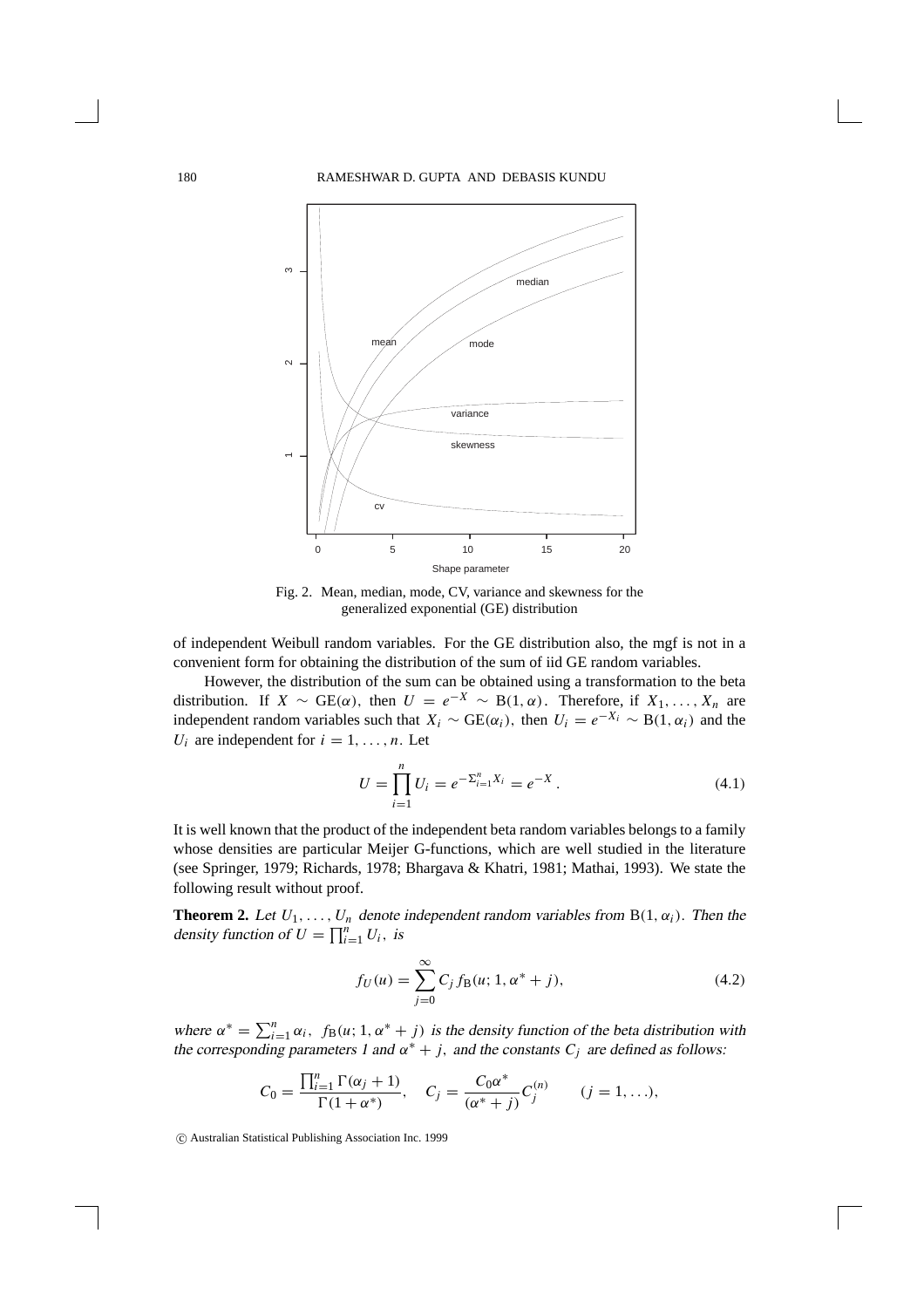and

$$
C_j^{(2)} = \frac{(\alpha_1)_j (\alpha_2)_j}{j!(\alpha_1 + \alpha_2)_j}, \quad C_j^{(k)} = \frac{(\alpha_1 + \dots + \alpha_{k-1})_j}{(\alpha_1 + \dots + \alpha_k)_j} \sum_{i=0}^j \frac{(\alpha_k)_i}{i!} C_{j-i}^{(k-1)} \quad (k = 3, \dots, n).
$$

Here  $(\alpha)_j = \Gamma(\alpha + j) / \Gamma(\alpha)$ .

Using the transformation (4.1), the density function of  $X = \sum_{i=1}^{n} X_i$  is

$$
f_X(x) = \sum_{j=0}^{\infty} C_j (\alpha^* + j) e^{-x} (1 - e^{-x})^{\alpha^* + j - 1} = \sum_{j=0}^{\infty} C_j f_{GE}(x; \alpha^* + j).
$$
 (4.3)

Hence we have the following result.

**Theorem 3.** Let  $X_1, \ldots, X_n$  denote independent random variables from  $GE(\alpha_i)$  for  $i = 1$ , ..., *n*. Then the density function of  $X = \sum_{i=1}^{n} X_i$  is given by (4.3).

Since the  $C_j$  are all positive and they sum to one, the sum of n independent GE random variables has a mixture distribution, where the individual components are also GE distributions. An immediate corollary of Theorem 3 is the following.

**Corollary 1.** If  $X_1, \ldots, X_n$  are iid random variables from  $GE(\alpha)$ , the density function of  $X = \sum_{i=1}^{n} X_i$  is

$$
f_X(x) = \sum_{j=0}^{\infty} C_j^*(n\alpha + j)e^{-x}(1 - e^{-x})^{n\alpha + j - 1} = \sum_{j=0}^{\infty} C_j^* f_{GE}(x; n\alpha + j),
$$
 (4.4)

where the  $C_j^*$  are obtained from  $C_j$  by putting  $\alpha_1 = \cdots = \alpha_n = \alpha$ .

Since (4.4) is an infinite series,  $f_X(x)$  can be approximated by truncating it after M terms:

$$
f_X(x) \approx \sum_{j=0}^{M-1} C_j^* f_{GE}(x; n\alpha + j).
$$
 (4.5)

It can be shown (Richards, 1978) that the error caused by this truncation cannot exceed

$$
\left(1 - \sum_{j=0}^{M-1} C_j^*\right) g(x),\tag{4.6}
$$

where

$$
g(x) = -\frac{e^{-x}}{\log(1 - e^{-x})} (1 - e^{-x})^{-\left[\frac{1}{\log(1 - e^{-x})} + 1\right]}.
$$

Note that  $g(x) \to 0$  as  $x \to 0$  and  $g(x) \to e^{-1}$  as  $x \to \infty$ .

From Corollary 1, if  $X_1, \ldots, X_n$  are iid random variables from  $GE(\alpha)$ , the distribution function  $F_X(x)$  of  $X = \sum_{i=1}^n X_i$  is

$$
F_X(x) = \sum_{j=0}^{\infty} C_j^* F_{GE}(x; n\alpha + j).
$$
 (4.7)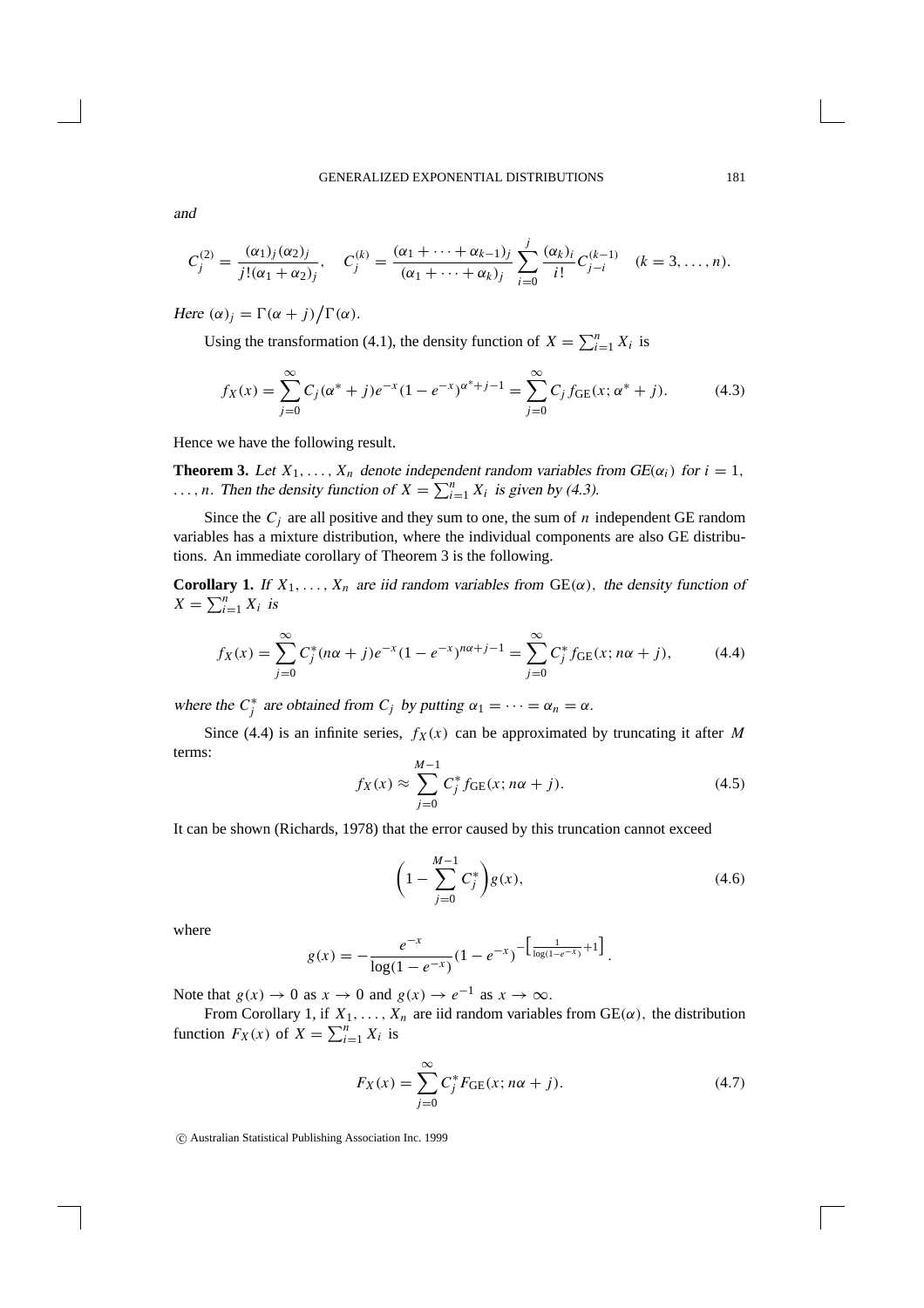Once again, based on the first M terms,  $F_X(x)$  can be approximated by

$$
F_X(x) \approx \sum_{j=0}^{M-1} C_j^*(1 - e^{-x})^{n\alpha + j} = \sum_{j=0}^{M-1} C_j^* F_{GE}(x; n\alpha + j).
$$
 (4.8)

Using the stochastic ordering property of  $GE(\alpha)$  it can be shown that the error caused by this approximation cannot exceed

$$
\left(1 - \sum_{j=0}^{M-1} C_j^*\right) F_{GE}(x; n\alpha + M). \tag{4.9}
$$

When  $\alpha = k$  is an integer, the distribution of  $X = \sum_{i=1}^{n} X_i$  is the same as the distribution of  $\sum_{i=1}^{k} Z_i$ , where the  $Z_i$  are independent gamma random variables with the shape parameter *n* and the scale parameter  $1/i$   $(i = 1, ..., k)$ .

We give the following result based on the representation of the distribution of the sum of independent gamma random variables given in Gupta & Richards (1979).

**Theorem 4.** When  $\alpha = k$  is an integer, the distribution function of the sum of a random sample of size n from  $GE(k)$  has a mixture representation given by

$$
F_X(x) = \sum_{j=0}^{\infty} d_j F_G(kx; nk+j),
$$
\n(4.10)

The coefficients  $d_i$  are as follows:

$$
d_0 = \left(\frac{k!}{k^k}\right)^n \qquad d_j = \frac{d_0(nk)_j d_j^{(k)}}{k^j} \qquad (j = 1, 2, \ldots),
$$

and

$$
d_j^{(2)} = \frac{(n)_j}{(2n)_j j!}, \qquad d_j^{(m)} = \frac{((m-1)n)_j}{(mn)_j} \sum_{i=0}^j \frac{d_{j-1}^{(m-1)}}{i!} \qquad (m = 3, 4, ..., k). \tag{4.11}
$$

One can make similar comments on the truncation error if the the right hand side of (4.10) is to be approximated by the first  $M$  terms. From (4.10) we have an alternative representation of the distribution of the sum of a random sample from GE, if  $\alpha$  is an integer. If  $\alpha$  is a small integer  $(*n*)$ , it might be easier to use the latter representation (as a mixture of gamma) and if  $\alpha$  is a large integer then the former representation (as a mixture of GE) might be more useful. For  $\alpha = 1$ , the distribution of the sum reduces to a gamma distribution with shape parameter *n*. When  $\alpha = 2$ , (4.10) becomes:

$$
F_X(x) = \sum_{j=0}^{\infty} \frac{(n)_j}{j!2^{n+j}} F_G(2x; 2n+j).
$$
 (4.12)

The following theorem shows that the distribution of the maximum of  $n$  independent GE random variables is also a generalized exponential. It shows that this model can be used to represent a parallel system.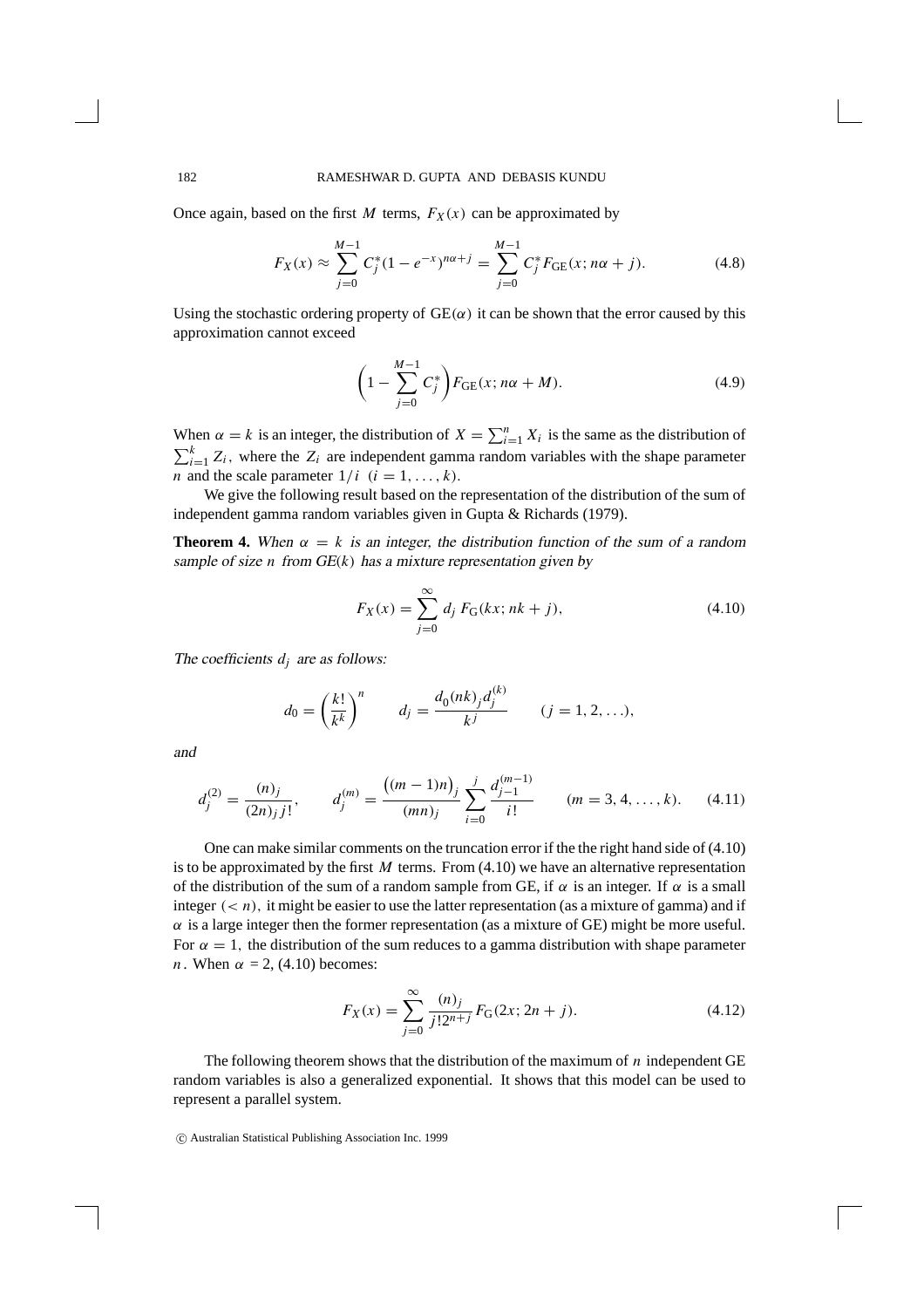**Theorem 5.** If the  $X_i$  are independently distributed and  $X_i$  is distributed as  $GE(\alpha_i)$ , for  $i = 1, \dots, n$ , then  $X_{(n)} = \max(X_1, \dots, X_n)$  is distributed as  $GE(\sum_{i=1}^n \alpha_i)$ .

The following theorem gives a characterization of the GE distribution in terms of the maximum.

**Theorem 6.** Suppose  $X_1, \ldots, X_n$  are iid random variables. Then the  $X_i$  are GE random variables if and only if  $max{X_1, ..., X_n}$  is a GE random variable.

After proper normalization, the distributions of the maximum and minimum of  $n$  iid GE random variables tend to the extreme value distributions of Type I (exponential type) and Type III (Weibull type), respectively. The results can be stated as follows.

**Theorem 7.** If  $X_{(n)} = \max\{X_1, \ldots, X_n\}$ , where the  $X_i$  are iid  $GE(\alpha)$  random variables, then for all  $-\infty < y < \infty$ , and  $b_n = \log n + \log \alpha$ ,

$$
\lim_{n\to\infty}\Pr\left\{X_{(n)}-b_n\leq y\right\}=e^{-e^{-y}}.
$$

**Theorem 8.** If  $X_{(1)} = \min\{X_1, \ldots, X_n\}$ , where the  $X_i$  are iid  $GE(\alpha)$  random variables, then for all  $y > 0$  and  $c_n = n^{-1/\alpha}$ ,

$$
\lim_{n \to \infty} \Pr \left\{ \frac{X_{(1)}}{c_n} \le y \right\} = 1 - e^{-y^{\alpha}}.
$$

## **5. Inference**

### **5.1. Maximum Likelihood Estimators**

In this subsection we discuss how to obtain the maximum likelihood estimators (MLEs) and consider their asymptotic properties. We give the results first for a complete sample and then for Type II censored data. We consider the three-parameter GE model, and for the sake of simplicity we reparametrize  $\beta = 1/\lambda$ . We denote the MLEs of  $\alpha$ ,  $\beta$ ,  $\mu$  as  $\hat{\alpha}$ ,  $\hat{\beta}$ ,  $\hat{\mu}$ , respectively. Let  $x_1, \ldots, x_n$  be a random sample of size n from  $GE(\alpha, 1/\beta, \mu)$ ; then the log-likelihood function  $L(\alpha, \beta, \mu)$  for  $\mu < x_{(1)}$  is

$$
L(\alpha, \beta, \mu) = n \log(\alpha) + n \log(\beta) - \sum_{i=1}^{n} \beta(x_i - \mu) + (\alpha - 1) \sum_{i=1}^{n} \log(1 - e^{-(x_i - \mu)\beta}).
$$
 (5.1)

If  $\alpha > 1$  then the maximum occurs away from the boundary: taking the derivative with respect to  $\alpha$ ,  $\beta$  and  $\mu$  and equating to 0, we obtain the normal equations as

$$
\frac{\partial L}{\partial \alpha} = \frac{n}{\alpha} + \sum_{i=1}^{n} \log(1 - e^{-(x_i - \mu)\beta}) = 0,
$$
\n(5.2)

$$
\frac{\partial L}{\partial \beta} = \frac{n}{\beta} - \sum_{i=1}^{n} (x_i - \mu) + (\alpha - 1) \sum_{i=1}^{n} \frac{(x_i - \mu)e^{-(x_i - \mu)\beta}}{1 - e^{-(x_i - \mu)\beta}} = 0,
$$
(5.3)

$$
\frac{\partial L}{\partial \mu} = n\beta - \beta(\alpha - 1) \sum_{i=1}^{n} \frac{e^{-(x_i - \mu)\beta}}{1 - e^{-(x_i - \mu)\beta}} = 0.
$$
 (5.4)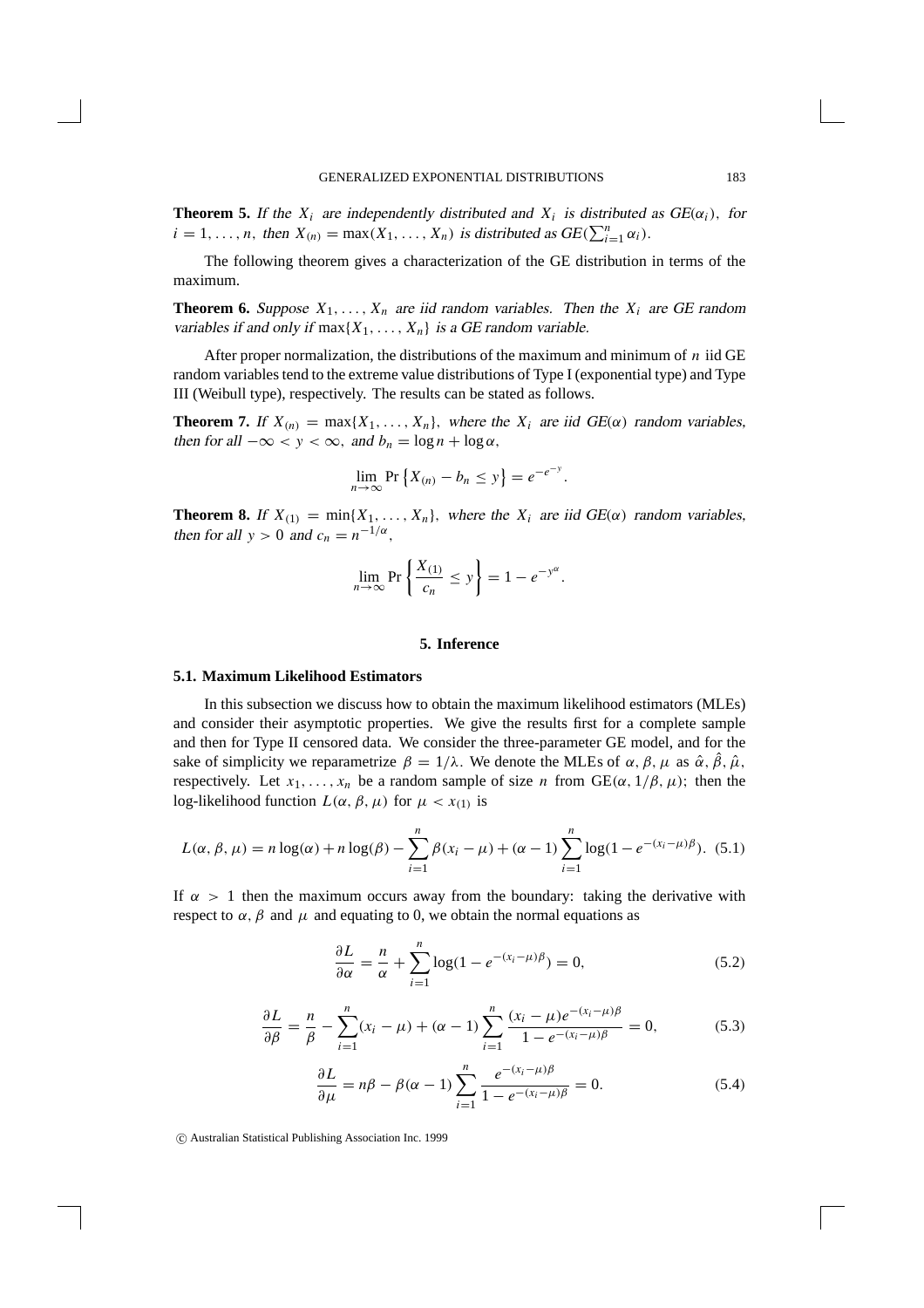The three equations can be reduced to two equations if we replace  $\alpha$  in terms of  $\beta$  and  $\mu$  from (5.2). We need to use either the scoring algorithm or the Newton–Raphson algorithm to solve the two non-linear equations simultaneously. Consider the second derivatives of  $L(\alpha, \beta, \mu)$ :

$$
\frac{\partial^2 L}{\partial \alpha^2} = -\frac{n}{\alpha^2}, \qquad \frac{\partial^2 L}{\partial \alpha \partial \beta} = \sum_{i=1}^n \frac{(x_i - \mu) e^{-(x_i - \mu)\beta}}{1 - e^{-(x_i - \mu)\beta}},
$$

$$
\frac{\partial^2 L}{\partial \beta^2} = -\frac{n}{\beta^2} - (\alpha - 1) \sum_{i=1}^n \frac{(x_i - \mu)^2 e^{-(x_i - \mu)\beta}}{(1 - e^{-(x_i - \mu)\beta})^2}, \qquad \frac{\partial^2 L}{\partial \alpha \partial \mu} = -\beta \sum_{i=1}^n \frac{e^{-(x_i - \mu)\beta}}{1 - e^{-(x_i - \mu)\beta}},
$$

$$
\frac{\partial^2 L}{\partial \beta \partial \mu} = n + (\alpha - 1) \sum_{i=1}^n \frac{(\beta(x_i - \mu) - 1 + e^{-(x_i - \mu)\beta})e^{-(x_i - \mu)\beta}}{(1 - e^{-(x_i - \mu)\beta})^2},
$$

$$
\frac{\partial^2 L}{\partial \mu^2} = -\beta^2 (\alpha - 1) \sum_{i=1}^n \frac{e^{-(x_i - \mu)\beta}}{(1 - e^{-(x_i - \mu)\beta})^2}.
$$

For  $\alpha > 2$ ,

$$
E\left(\frac{\partial^2 L}{\partial \alpha^2}\right) = -\frac{n}{\alpha^2},
$$
  
\n
$$
E\left(\frac{\partial^2 L}{\partial \alpha \partial \beta}\right) = nE\left(\frac{(X - \mu)e^{-(X - \mu)\beta}}{1 - e^{-(X - \mu)\beta}}\right)
$$
  
\n
$$
= n\left[\frac{\alpha}{\beta(\alpha - 1)}\left(\psi(\alpha) - \psi(1)\right) - \frac{1}{\beta}\left(\psi(\alpha + 1) - \psi(1)\right)\right],
$$
  
\n
$$
E\left(\frac{\partial^2 L}{\partial \beta^2}\right) = -n\left[\frac{1}{\beta^2} + (\alpha - 1)E\left(\frac{(X - \mu)^2 e^{-(X - \mu)\beta}}{(1 - e^{-(X - \mu)\beta})^2}\right)\right]
$$
  
\n
$$
= \frac{-n}{\beta^2} - \frac{n\alpha(\alpha - 1)}{(\alpha - 2)\beta^2}\left(\psi'(1) - \psi'(\alpha - 1) + \left(\psi(\alpha - 1) - \psi(1)\right)^2\right)
$$
  
\n
$$
+ \frac{n\alpha}{\beta^2}\left(\psi'(1) - \psi(\alpha) + \left(\psi(\alpha) - \psi(1)\right)^2\right),
$$
  
\n
$$
E\left(\frac{\partial^2 L}{\partial \alpha \partial \mu}\right) = -\beta n E\left(\frac{e^{-(X - \mu)\beta}}{1 - e^{-(X - \mu)\beta}}\right) = -\beta n \frac{1}{\alpha - 1},
$$
  
\n
$$
E\left(\frac{\partial^2 L}{\partial \beta \partial \mu}\right) = n\left[1 + (\alpha - 1)E\left(\frac{e^{-(X - \mu)\beta}(\beta(X - \mu) - 1 + e^{-(X - \mu)\beta})}{(1 - e^{-(X - \mu)\beta})^2}\right)\right]
$$
  
\n
$$
= \frac{n\alpha(\alpha - 1)}{\alpha - 2}\left(\psi(\alpha - 1) - \psi(1)\right) - n\alpha(\psi(\alpha) - \psi(1)),
$$
  
\n
$$
E\left(\frac{\partial^2 L}{\partial \mu^2}\right) = -n\beta^2(\alpha - 1)E\left(\frac{e^{-(X - \mu)\beta}}{(1 - e^{-(X - \mu)\beta})^2}\right) = -n\beta^2 \frac{\alpha}{\alpha - 2}
$$

For  $\alpha > 2$ , the GE family satisfies all the regularity conditions (see Bain, 1978 pp.86–87) in a way similar to the gamma family or the Weibull family, and therefore we have the result in Theorem 9.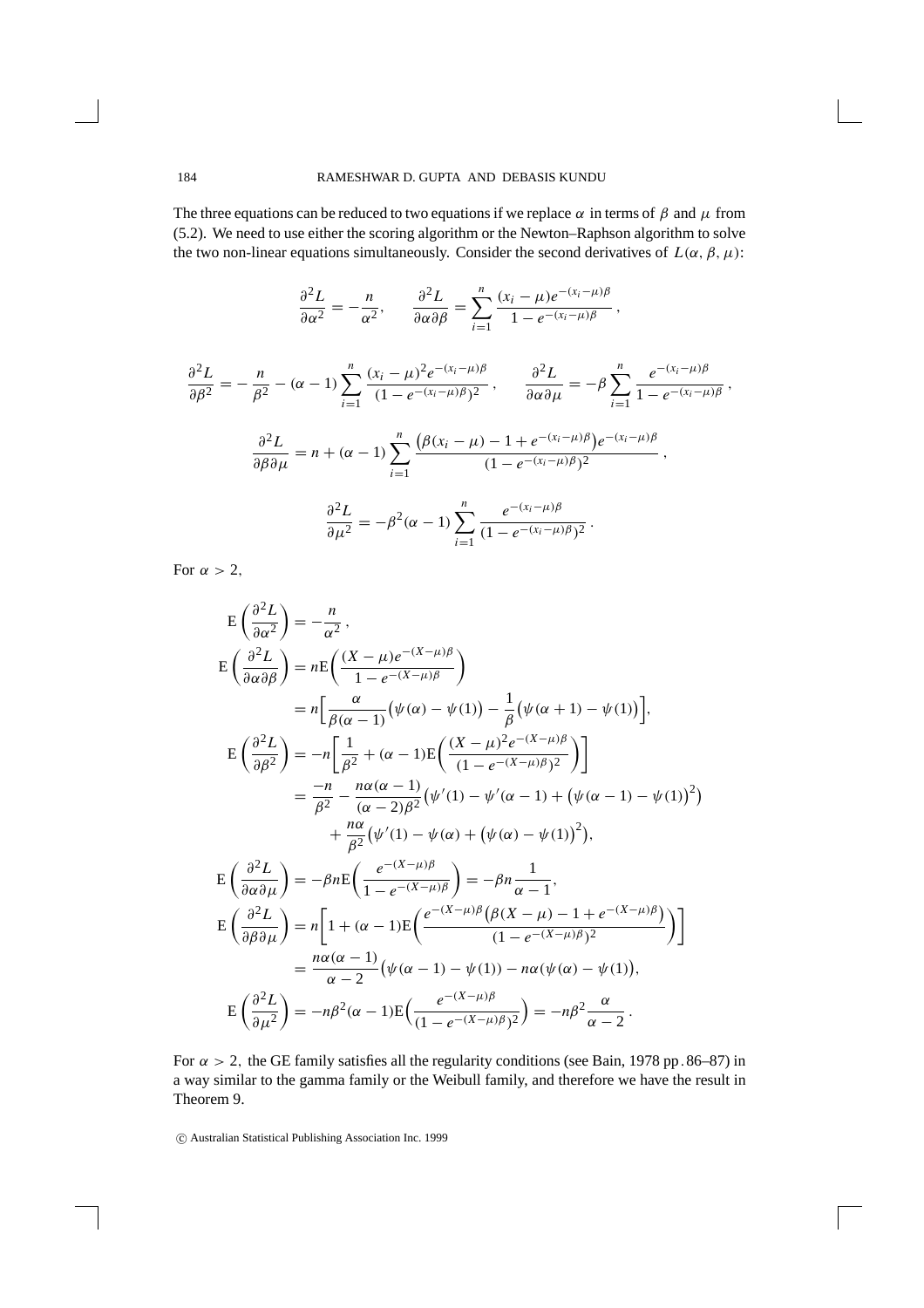**Theorem 9.** For  $\alpha > 2$ , the maximum likelihood estimators  $(\hat{\alpha}, \hat{\beta}, \hat{\mu})$  of  $(\alpha, \beta, \mu)$  are consistent estimators, and  $\sqrt{n}(\hat{\alpha} - \alpha, \hat{\beta} - \beta, \hat{\mu} - \mu)$  is asymptotically normal with mean vector **0** and the variance covariance matrix **I**−1, where

$$
\mathbf{I} = -\frac{1}{n} \begin{bmatrix} E(\frac{\partial^2 L}{\partial \alpha^2}) & E(\frac{\partial^2 L}{\partial \alpha \partial \beta}) & E(\frac{\partial^2 L}{\partial \alpha \partial \mu}) \\ E(\frac{\partial^2 L}{\partial \beta \partial \alpha}) & E(\frac{\partial^2 L}{\partial \beta^2}) & E(\frac{\partial^2 L}{\partial \beta \partial \mu}) \\ E(\frac{\partial^2 L}{\partial \mu \partial \alpha}) & E(\frac{\partial^2 L}{\partial \mu \partial \beta}) & E(\frac{\partial^2 L}{\partial \mu^2}) \end{bmatrix}.
$$

Even for the three-parameter Weibull distribution or the three-parameter gamma distribution the regularity conditions are not met for  $\alpha < 2$  (see Bain, 1978 p.334; Johnson, Kotz & Balakrishnan, 1994 p.656). The asymptotic results are not known for  $\alpha \le 2$  although some special cases have been investigated numerically by Harter (1969) for the gamma distribution. More work is needed along this direction for the GE family.

Since lifetime data are often censored, we derive normal equations for Type II censored data. The log likelihood function for the first  $r$  ordered observations from a sample of size  $n$ can be written as:

$$
L(\alpha, \beta, \mu) = C + r \Big( \log \alpha + \log \beta \Big) + (\alpha - 1) \sum_{i=1}^{r} \log(1 - e^{-(x_{(i)} - \mu)\beta}) - \sum_{i=1}^{r} (x_{(i)} - \mu)\beta + \alpha(n - r) \log(1 - e^{-(x_{(r)} - \mu)\beta}).
$$

The normal equations become

$$
\frac{r}{\alpha} + \sum_{i=1}^{r} \log(1 - e^{-(x_{(i)} - \mu)\beta}) + (n - r) \log(1 - e^{-(x_{(r)} - \mu)\beta}) = 0,
$$
\n(5.5)

$$
\frac{r}{\beta} - \sum_{i=1}^{r} (x_{(i)} - \mu) + (\alpha - 1) \sum_{i=1}^{r} \frac{(x_{(i)} - \mu)e^{-(x_{(i)} - \mu)\beta}}{1 - e^{-(x_{(i)} - \mu)\beta}} + \alpha(n - r) \frac{(x_{(r)} - \mu)e^{-(x_{(r)} - \mu)\beta}}{1 - e^{-(x_{(r)} - \mu)\beta}} = 0, \quad (5.6)
$$

$$
r\beta - \beta(\alpha - 1) \sum_{i=1}^{r} \frac{e^{-(x_{(i)} - \mu)\beta}}{1 - e^{-(x_{(i)} - \mu)\beta}} - \beta(n - r) \frac{e^{-(x_{(r)} - \mu)\beta}}{1 - e^{-(x_{(r)} - \mu)\beta}} = 0.
$$
 (5.7)

Note that the Fisher Information matrix is of the same type as the complete sample case, but now it involves the order statistics. The distribution of the *i*th order statistic  $X_{(i)}$  is given by

$$
\frac{n!}{(i-1)!(n-r)!} \sum_{j=0}^{n-i} {n-i \choose j} \frac{(-1)^j}{(i+j)} \text{GE}(\alpha(i+j), 1/\beta, \mu).
$$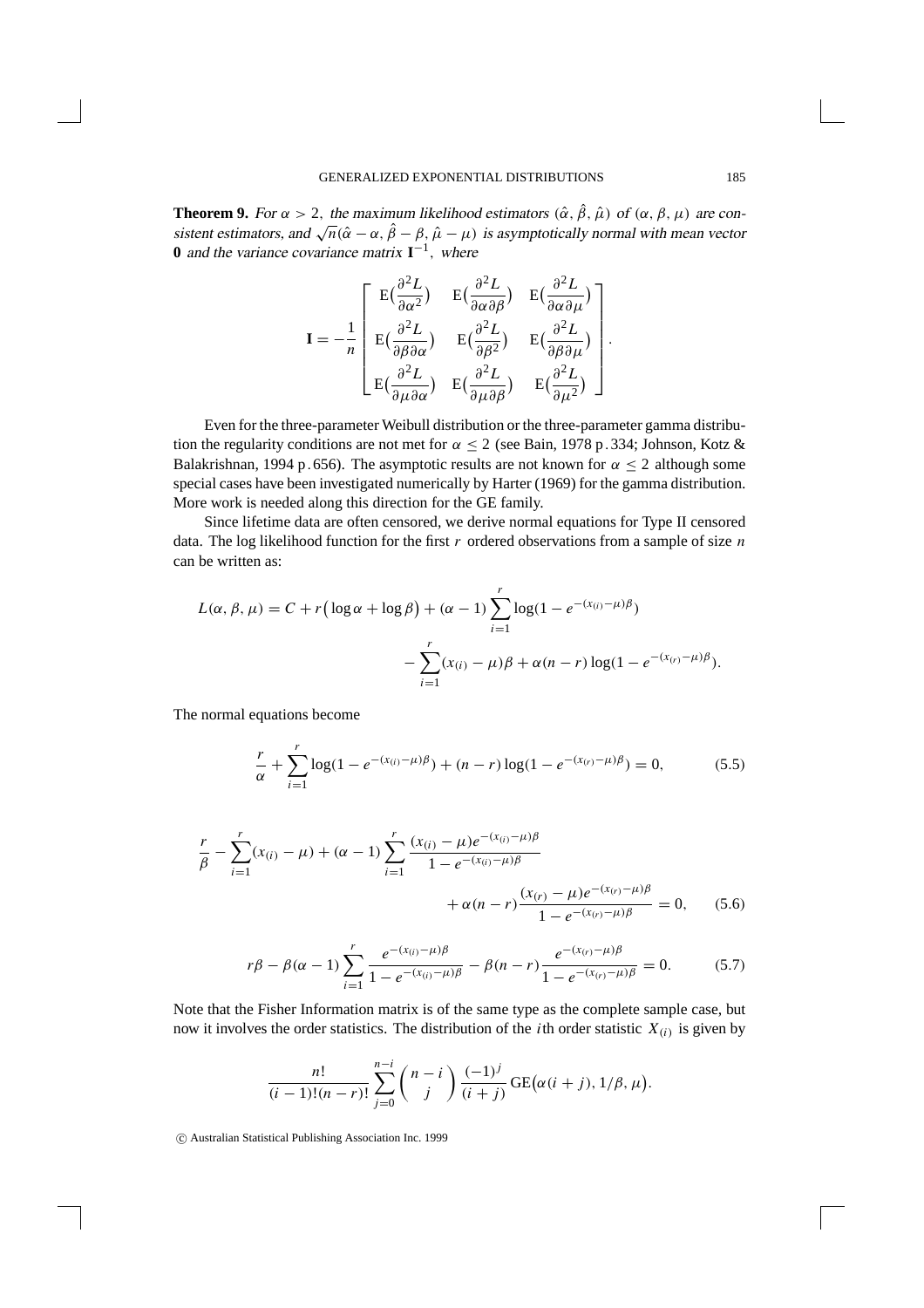| י מר |  |
|------|--|
|------|--|

Estimates, log-likelihood, chi-squared and Kolmogrov–Smirnov statistics

|         |        |        |         | LL.         |       | $K-S$ |
|---------|--------|--------|---------|-------------|-------|-------|
| gamma   | 2.7316 | 0.0441 | 10.2583 | $-112.8501$ | 0.950 | 0.107 |
| Weibull | 1.5979 | 0.0156 | 14.8479 | $-112.9767$ | 1.321 | 0.118 |
| GE.     | 4.1658 | 0.0314 | 4.7476  | $-112.7666$ | 0.675 | 0.103 |

Therefore the Fisher Information matrix can be computed using this distribution. It becomes very messy, just as in the three-parameter gamma or three-parameter Weibull case, so is not reported here; it can be obtained from the authors on request.

If the location parameter is known, the MLEs of  $\alpha$  and  $\beta$  can be obtained by solving equations (5.2) and (5.3). It is possible to write  $\hat{\alpha}$  in terms of  $\hat{\beta}$ ; therefore it reduces to solving one equation only. If the location parameter is known, then without loss of generality we can assume it to be zero. In that case, the MLEs always exist and the  $GE(\alpha, 1/\beta)$  family satisfies the regularity conditions for all possible values of  $\alpha$  and  $\beta$ . If  $\alpha > 2$ , the asymptotic variance covariance matrix of  $\sqrt{n}(\hat{\alpha}, \hat{\beta})$  is the inverse of the first 2  $\times$  2 submatrix of **I**, and for  $0 < \alpha \leq 2$ , it is the inverse of the symmetric  $2 \times 2$  matrix  $A = (a_{ij})$ , where

$$
a_{11} = \frac{1}{\alpha^2}, \quad a_{12} = a_{21} = -\frac{\alpha}{\beta} \int_0^\infty x e^{-2x} (1 - e^{-x})^{\alpha - 2} dx,
$$
  

$$
a_{22} = \frac{1}{\beta^2} + \frac{(\alpha - 1)\alpha}{\beta^2} \int_0^\infty x^2 e^{-2x} (1 - e^{-x})^{\alpha - 3} dx.
$$

For all  $\alpha > 0$ , the above integrals exist.

#### **5.2. Testing of Hypotheses**

In this subsection we address the testing of hypotheses on the shape parameter, when the other two parameters are known. Without loss of generality it can be assumed that  $\lambda = 1$  and  $\mu = 0$ . We consider testing H<sub>0</sub>:  $\alpha = \alpha_0$  vs. H<sub>1</sub>:  $\alpha > \alpha_0$ . The likelihood ratio test indicates that one should reject the null hypothesis if

$$
\prod_{i=1}^{n} (1 - e^{-x_i}) > c. \tag{5.8}
$$

To get c, we need to obtain the distribution of  $\prod_{i=1}^{n} (1 - e^{-X_i})$  under the null hypothesis. Note that  $(1 - e^{-X_i})$   $(i = 1, ..., n)$  are iid beta random variables, so the distribution of  $\prod_{i=1}^{n} (1 - e^{-X_i})$  under the null hypothesis can be obtained as in Theorem 2. Hence the constant  $c$  and the power function can obtained explicitly. Since the family has the monotone likelihood ratio property, this is the uniformly most powerful test. In the same way we can get the uniformly most powerful test against H<sub>1</sub>:  $\alpha < \alpha_0$ , and uniformly most powerful unbiased test against H<sub>1</sub>:  $\alpha \neq \alpha_0$ . These results can be used to test for exponentiality ( $\alpha = 1$ ).

#### **6. Data Analysis**

In this section we consider one real dataset from Lawless (1982 p.228). The data arose in tests on the endurance of deep groove ball bearings. They were originally discussed by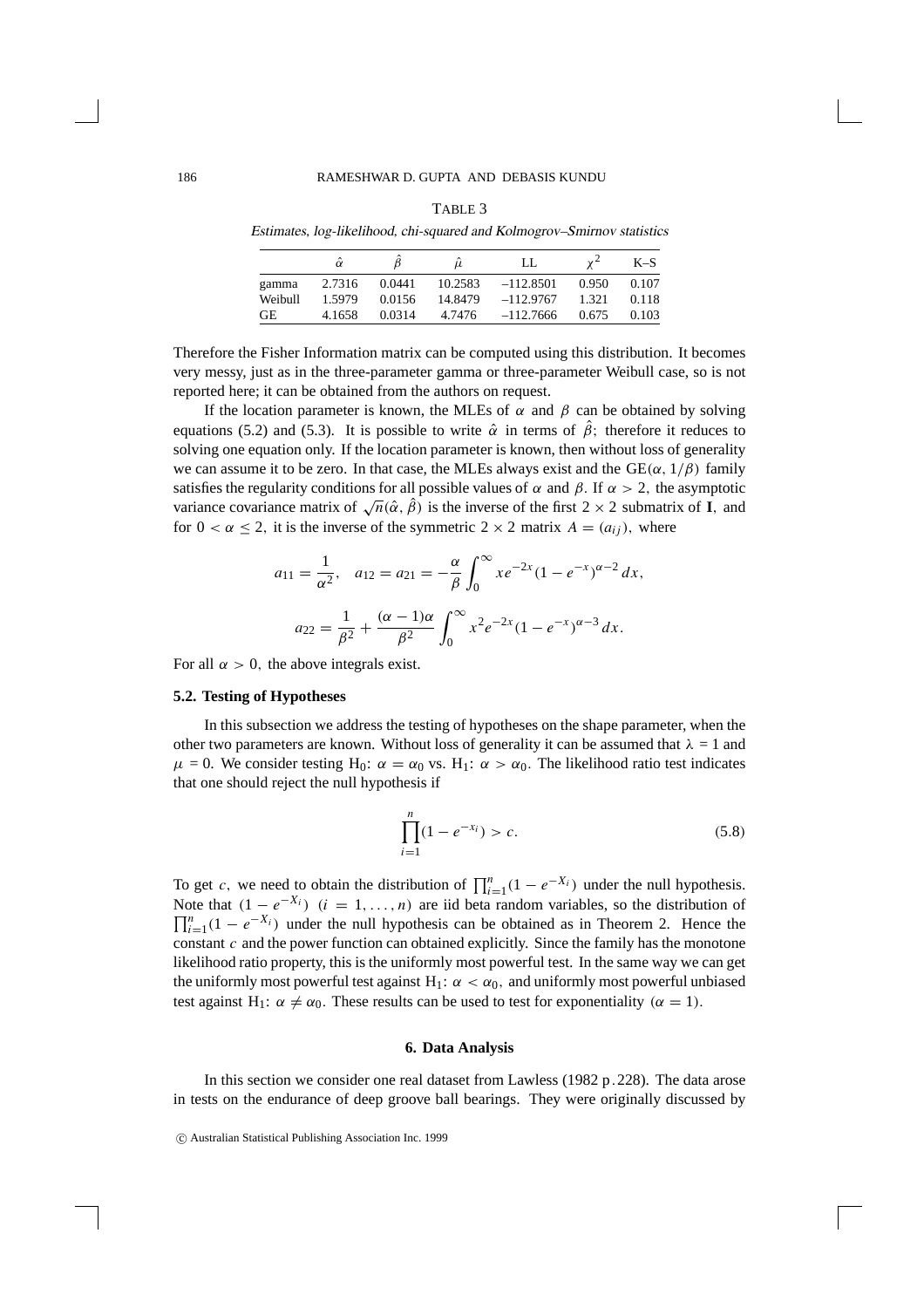| Intervals   | Observed | Gamma  | Weibull | GE     |
|-------------|----------|--------|---------|--------|
| $0 - 40$    | 3        | 4.493  | 4.738   | 4.322  |
| $40 - 80$   | 12       | 10.658 | 10.016  | 10.913 |
| $80 - 120$  | 5        | 5.423  | 5.627   | 5.303  |
| $120 - 160$ | 2        | 1.805  | 1.992   | 1.739  |
| $160 - 200$ |          | 0.621  | 0.627   | 0.723  |

| ĸ |  |
|---|--|
|---|--|

Observed and expected frequencies

Lieblein & Zelen (1956) and also by Gupta & Kundu (1997). The data are the number of million revolutions before failure for each of the 23 ball bearings in the life test and they are as follows: 17.88 28.92 33.00 41.52 42.12 45.60 48.40 51.84 51.96 54.12 55.56 67.80 68.64 68.64 68.88 84.12 93.12 98.64 105.12 105.84 127.92 128.04 173.40.

We have fitted all three distributions, namely three-parameter gamma, three-parameter Weibull and three-parameter GE. We present the estimates, the log likelihood (LL), the observed and the expected values, the Kolmogrov–Smirnov (K–S) statistics and the chi-squared statistics in Table 3, with observed and expected frequencies in Table 4.

We observe that the three-parameter GE fits marginally better than the three-parameter Weibull or three-parameter gamma, in this case.

## **7. Conclusions**

This paper offers a new family of distributions, the three-parameter generalized exponential distributions, as possible alternatives to the Weibull and gamma families for analysing lifetime data. It may be argued that the GE distributions seem to be less flexible than the other two families for graduating tail thickness. For example, the tail function decays as  $\alpha e^{-x}$  for the standard GE family, like  $x^{\alpha-1}e^{-x}$  for the standard gamma family, and like  $\exp(-x^{\alpha})$ for the standard Weibull family. However, the GE distributions have the same flexibility as gamma or Weibull distributions for small  $x$ . For moderate  $x$ , the GE distributions are more flexible than gamma and as flexible as Weibull. When fitting any lifetime data, the range is finite and because of the shifting (location parameter) and scaling (scale parameter) of the data the three-parameter GE is always as flexible as the three-parameter Weibull or gamma distributions.

We have studied various properties of the model and observed those many of the properties are quite similar to those of the gamma family or the Weibull family. The GE model has certain features which are distinct from the other two families. Since the distribution function is in a closed form, the inference based on the censored data can be handled more easily than with the gamma family. The GE model can be used as a possible alternative for analysing any skewed dataset.

#### References

ALEXANDER, G.N. (1962). The use of the gamma distribution in estimating the regulated output from the storage. Trans. Civil Engineering, Institute of Engineers, Australia **4**, 29–34.

BAIN, L.J. (1978). Statistical Analysis of Reliability and Life Testing Models. New York: Marcel Dekker, Inc. BARLOW, R.E. & PROSCHAN, F. (1975). Statistical Theory of Reliability and Life Testing: Probability Models.

New York: Holt, Reinhardt and Winston.

BHARGAVA, R.P. & KHATRI, C.G. (1981). The distribution of product of independent beta random variables with applications to multivariate analysis. Ann. Inst. Statist. Math. A **33**, 287–296.